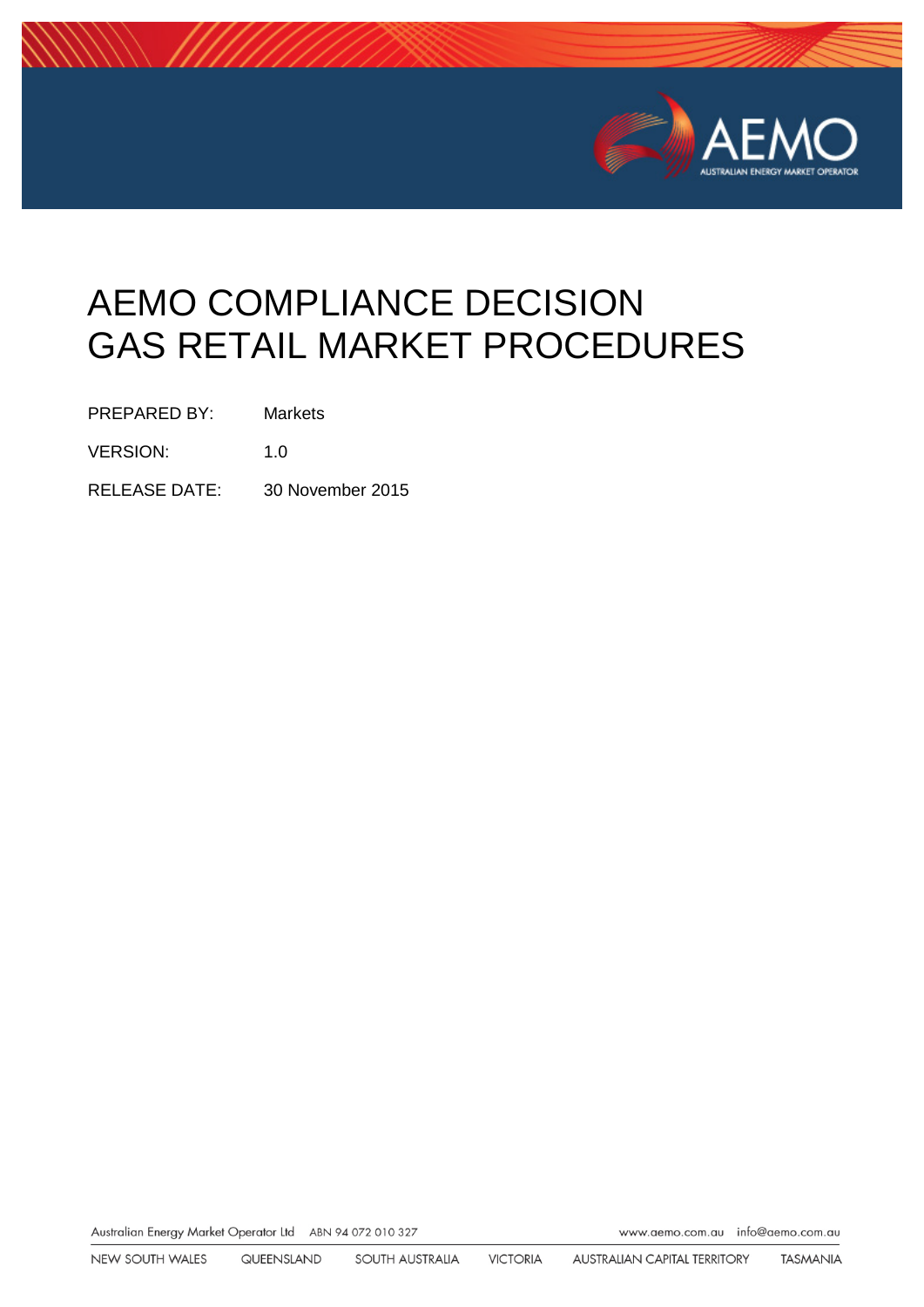

# **Retail Market Participation**

# **1. Summary**

On 2 September 2015, Jemena raised an issue to AEMO that the user reconciliation adjustment amount (URAA) nominations in the ACT Canberra gas network were incorrect since 31 August 2015. AEMO conducted an investigation and determined that Energy Australia (EA) had not been correctly nominating the URAA (as calculated by AEMO). This appears a breach of clause 31.14(1) of AEMO's 'Retail Market Procedures (NSW and ACT)' (Procedures).

AEMO considers this a non-material breach, as EA's incorrect URAA nominations has not affected any other market participants, AEMO, AEMO stakeholders, or end use customers.

## **2. Introduction**

This document outlines an apparent breach of clause 31.14(1) of the Procedures by EA concerning their participation in the NSW and ACT Retail Gas Market. This provision requires a participant to include in its forecast requirement the user reconciliation adjustment amount, as calculated by AEMO.

#### **Circumstances of Apparent Breach**

#### **Background**

EA is a registered Retail Market User in the NSW and ACT Retail Gas Market. As such, EA has obligations to ensure that in a balanced network section in which they operate they must include in their forecast requirement the URAA calculated by AEMO. AEMO provides a monthly report to all Gas Retail Market users that contains the URAA.

On 2 September 2015, Jemena Gas Network (Jemena) raised an issue to AEMO that the URAA nominations in the ACT Canberra gas network had been incorrect since 31 August 2015. During this period, AEMO received 'Sum to Zero PIA/URAA failed' notifications from Jemena's systems. Upon investigation, it was determined that the imbalance in Jemena's systems was due to EA having incorrect URAA nominations.

Once the cause of the issue was determined, AEMO worked closely with EA to ensure that they nominated the correct URAA. The issue was apparently resolved in early October 2015. However on 23 October 2015, between 27 October 2015 and 6 November 2015, between 16 November 2015 and 23 November 2015 and between 28 November 2015 and 30 November 2015, AEMO received 'Sum to Zero PIA/URAA failed' notifications from Jemena's systems. It was determined from further investigation that EA had not been correctly nominating the URAA. AEMO notified EA and worked closely with them to ensure that they continue to nominate the correct URAA.

#### Clause 31.14

Clause 31.14(1) of the Procedures states:

#### **31.14 Users' obligations**

**(1)** Provided it has not received a contrary direction from AEMO each *user* in a *balanced network section* must meet its monthly RAB reduction target and include in its *forecast requirement* the *user reconciliation adjustment amount* calculated by AEMO under **clause 31.13**.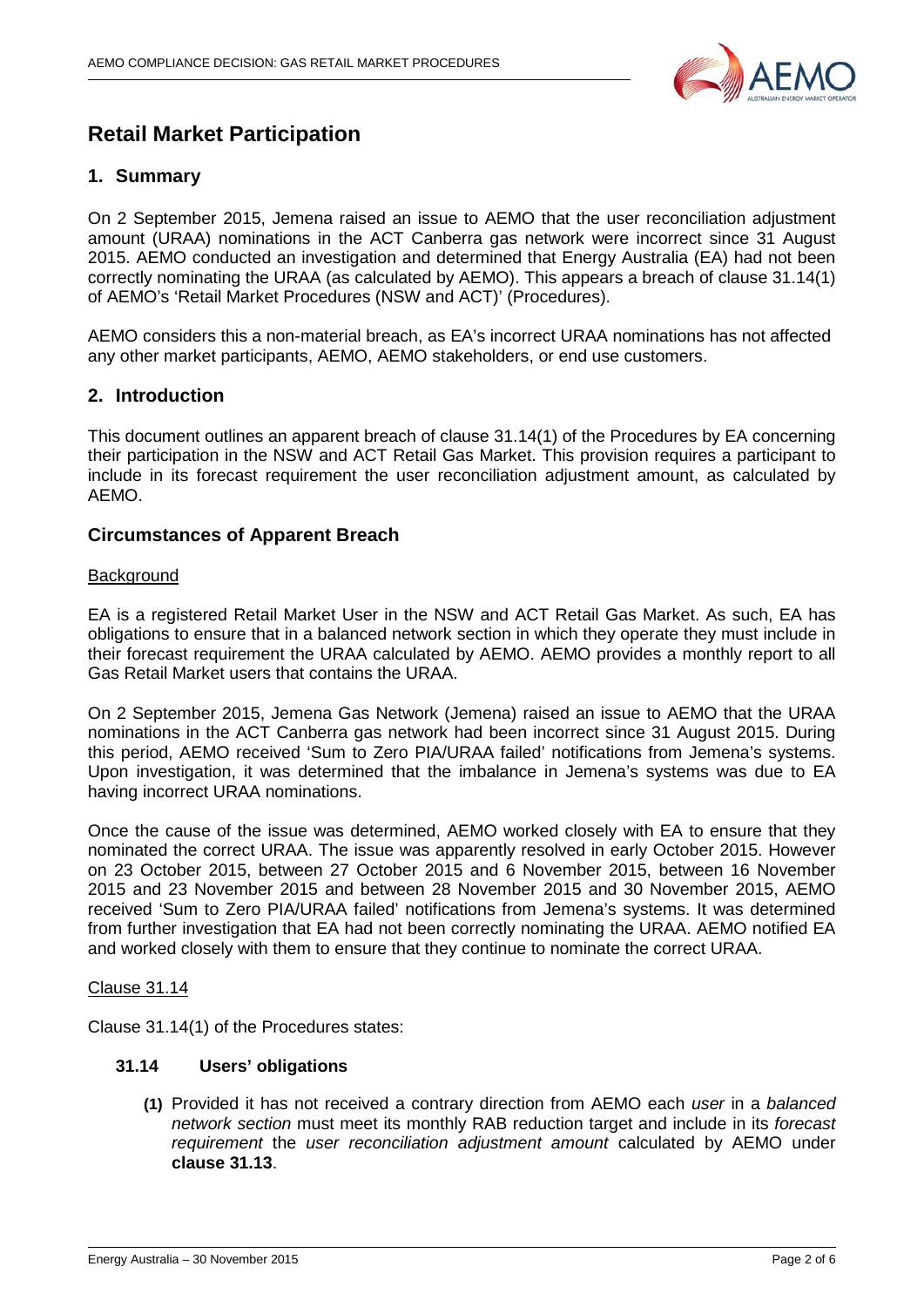

## **AEMO Decision: Apparent Breach is Not Material**

AEMO is required to assess the materiality of breaches of the Procedures and if it determines that the breach is material may direct a person suspected of a breach to take remedial action. AEMO is not required to undertake this assessment for breaches of the NGL and NGR.

#### **Materiality**

Criterion 1: Financial impact

There is minimal financial impact on Jemena, AEMO and EA because of the breach. The financial impact is due to the time and resources committed to investigating and rectifying the imbalance in the URAA nominations.

Criterion 2 and 3: System and operational impact

There is no system and operational impact as a result of the breach.

Criterion 4: Any other factors

There are no other factors impacted as a result of the breach.

#### **Decision**

EA's failure to comply with clause 31.14 (1) of the Procedures has had no material impact on any other market participants. If EA continue to nominate the incorrect URAAs, this may increase future adjustments and hence has the potential to amplify the URAAs in the future. However, in this case, AEMO believes that this breach has had no material impact on any market participant or the market as a whole.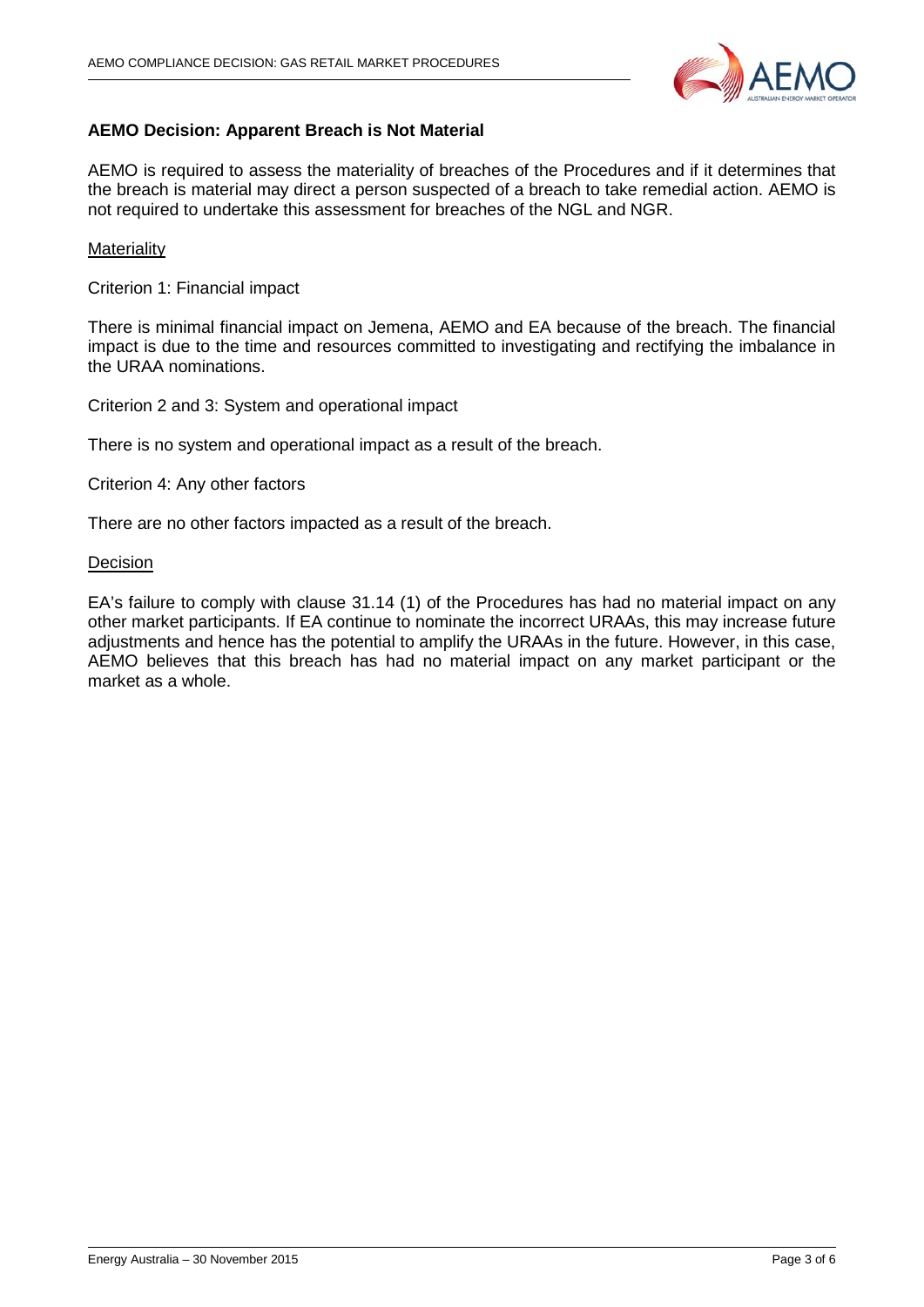

# **ATTACHMENT A: AEMO COMPLIANCE PROCESS**

# **Criteria AEMO will use in considering whether**

- **i. An incident is material; and**
- **ii. If the incident is material whether it should be referred to AER.**

## Criteria to consider in assessing materiality of apparent breach

The following criteria will be used by AEMO in determining whether an apparent breach is material in nature:

- 1.Whether or not the apparent breach is likely to cause significant financial impact on either of the following:
	- a. Market Participants;
	- b. AEMO, including the Gas Retail Market Business System;
	- c. End use customers;
	- d. AEMO stakeholders.
- 2. Whether or not the apparent breach is likely to cause significant market system impact on either of the following:
	- a. Market Participants;
	- b. AEMO; including the Gas Retail Market Business System;
	- c. AEMO stakeholders.

3. Whether or not the apparent breach is likely to use significant operational impact on either of the following:

- a. Market Participants;
- b. AEMO; including the Gas Retail Market Business System;
- c. End use customers;
- d. AEMO stakeholders.
- 4. Any other factors considered relevant by AEMO.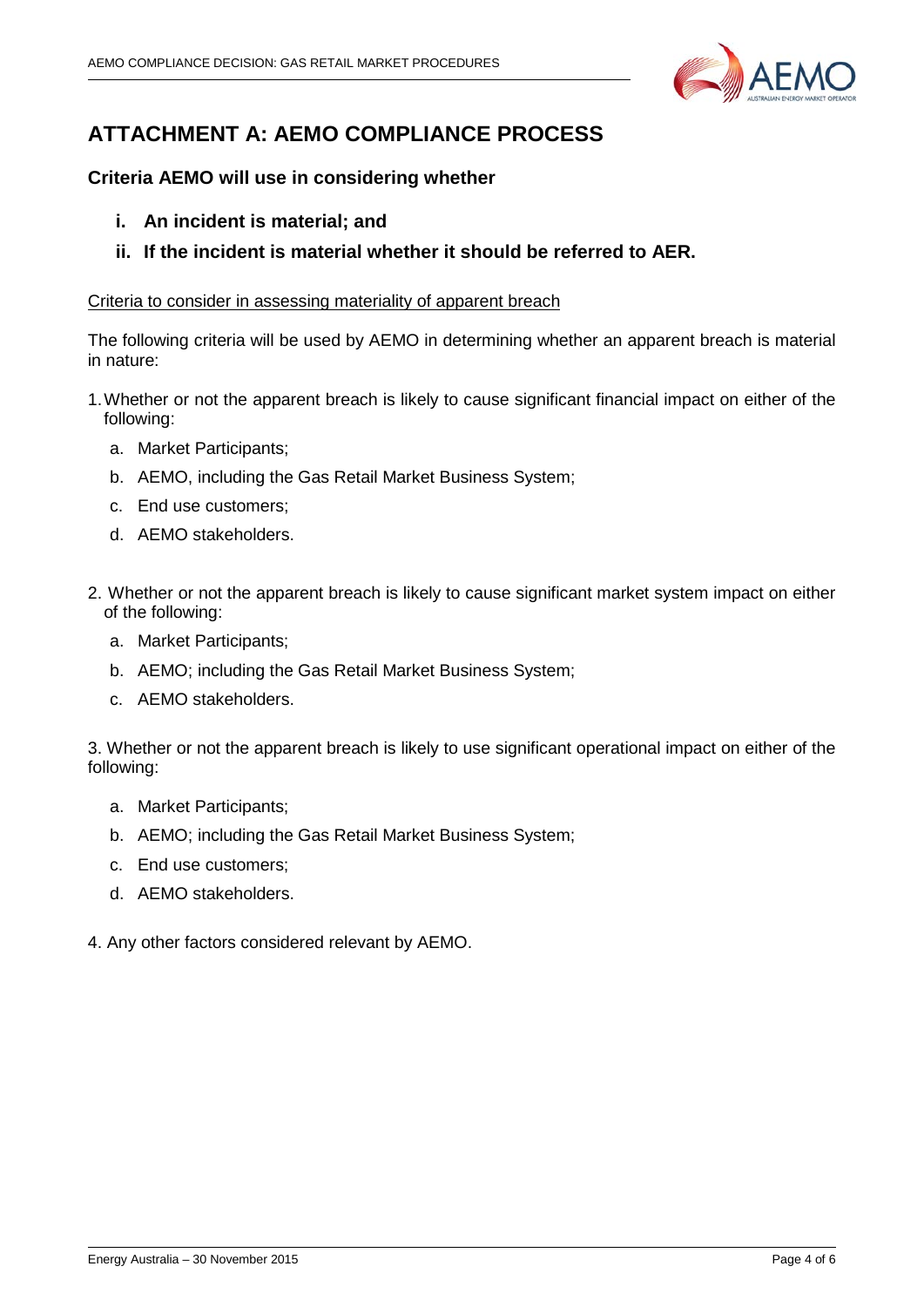

#### Criteria to consider in referring a material apparent breach to AER

The checklist is the process AEMO will use to determine whether an apparent breach, if considered material, should be referred to the AER.

In determining whether or not a material apparent breach warrants referral to the AER, AEMO may have regard to the following matters:

- 1. Whether the complaint is frivolous or vexatious.
- 2. Whether the apparent breach has resulted in any costs being borne by AEMO (and therefore the market as a whole).
- 3. Whether or not the apparent breach appears to have arisen as a result of problems with the design/operation of the Procedures.
- 4. Whether the apparent breach by a Market Participant was caused by the conduct of AEMO.
- 5. Whether the apparent breach is an isolated event, or indicates a systemic problem with compliance.
- 6. Whether the apparent breach appears to have been made intentionally or maliciously.
- 7. Whether remedial action was taken by the Market Participant following discovery of the breach.
- 8. Whether the apparent breach has a potential anti-competitive effect.
- 9. Any other matters considered relevant by the AEMO.